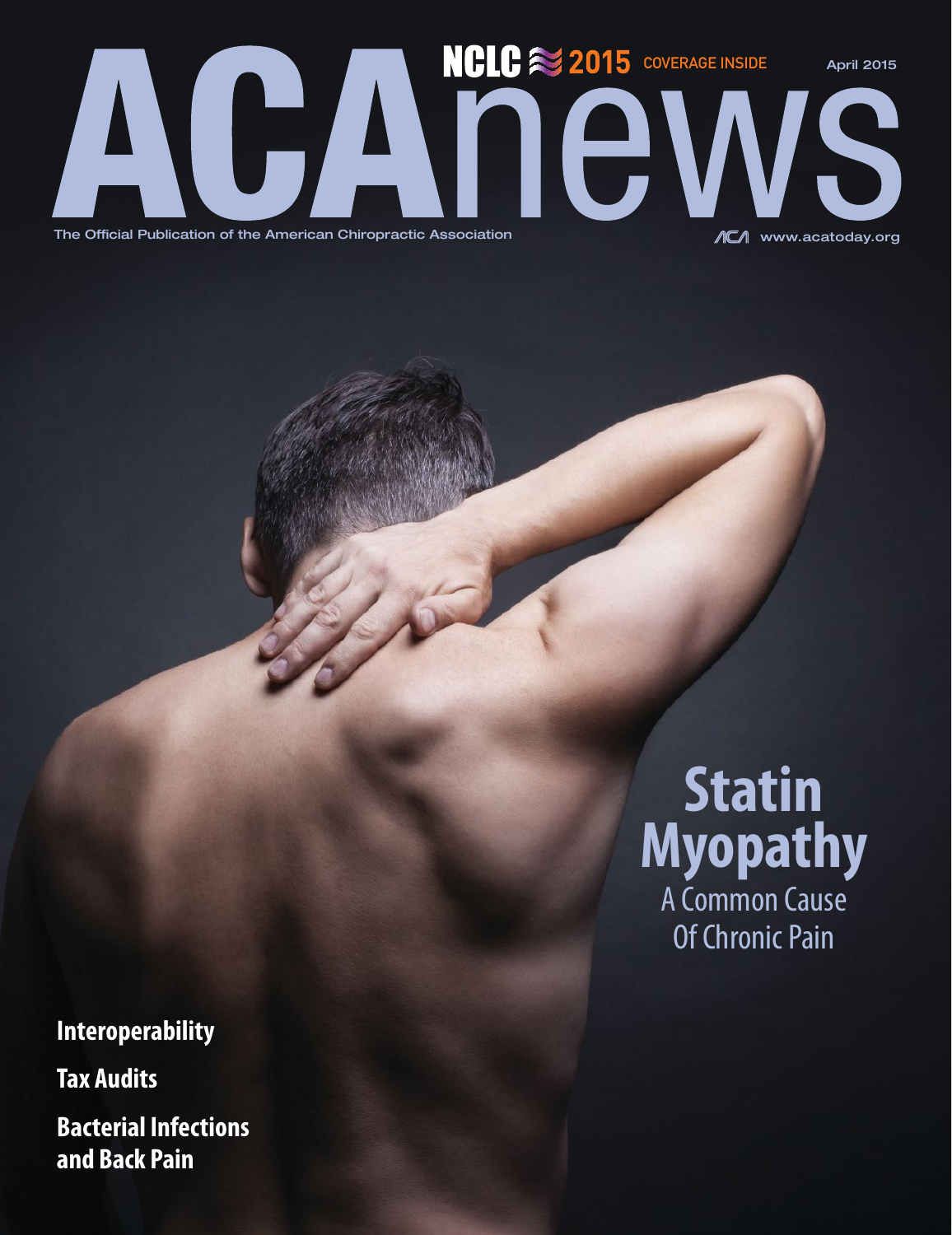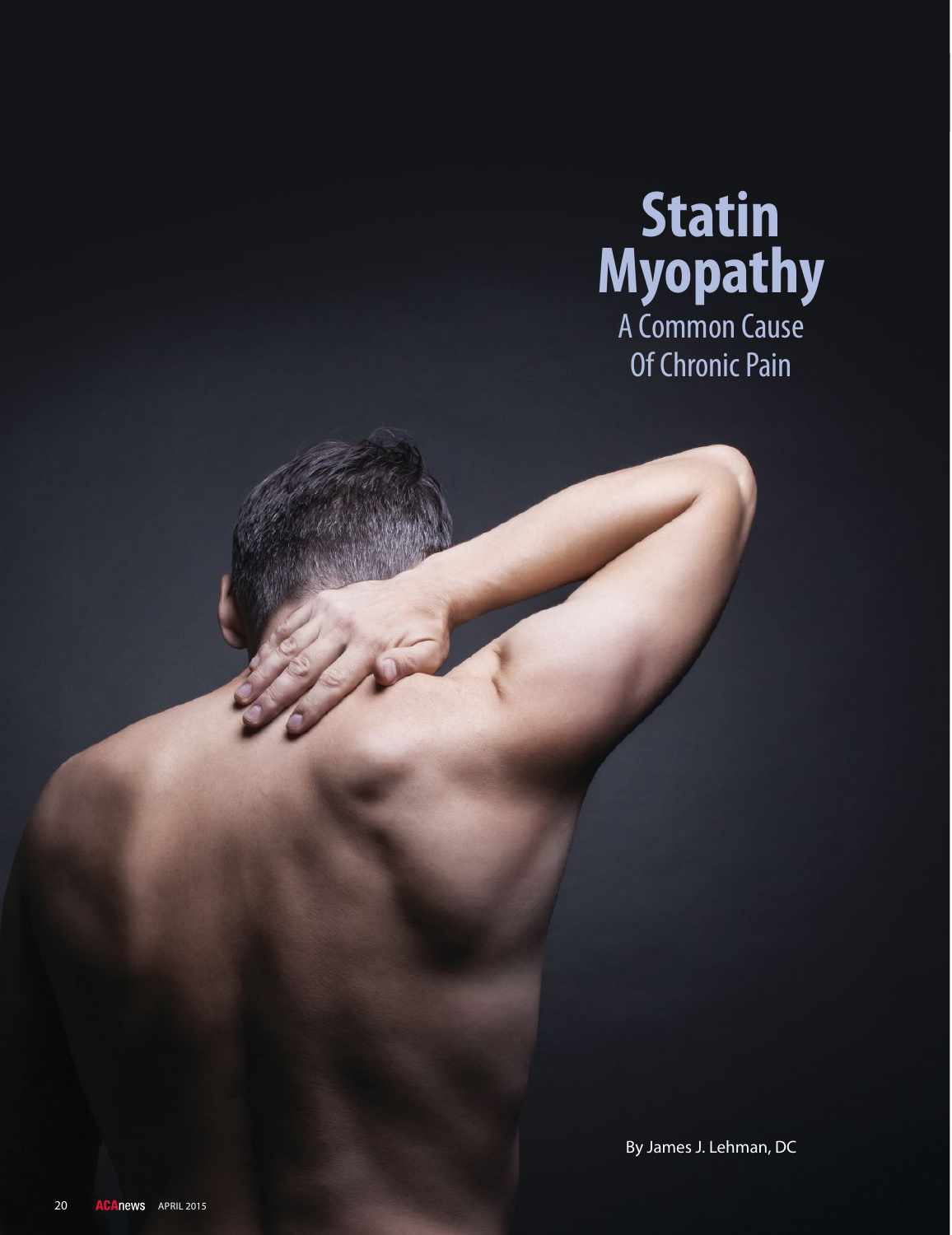**Statin myopathy** is a common dilemma that causes persistent myalgia<sup>1</sup> and chronic pain. Chiropractic physicians should be prepared to evaluate patients with these conditions. This article describes statin myopathy and its differential diagnosis.

hile primary care

physicians and chiropractic physicians treat more than 90 percent of chronic pain patients in the United States,<sup>2</sup> the treatment approaches vary considerably. Primary care providers, such as allopathic and osteopathic physicians, advanced practice registered nurses and physician assistants often focus on pharmacological therapeutics, including the use of opioids. Chiropractic physicians focus on nonpharmacological therapeutics to relieve pain due to neuromusculoskeletal conditions, which as of January 2015 are included in the standard of care promulgated by the Joint Commission.3 As a member of the medical staff for a federally qualified health center, credentialed as a patient-centered medical home, I appreciate the Joint Commission's new standards. There is a need to revolutionize the treatment of chronic pain in America,<sup>4</sup> and nonpharmacological therapeutics, including chiropractic and acupuncture interventions, are reasonable solutions.

The Community Health Center Inc. of Middletown, Conn. has integrated chiropractic services into nine primary care sites. Chiropractic specialists and chiropractic residents (e.g., nonsurgical orthopedics and neuromusculoskeletal medicine) evaluate and manage chronic pain patients as members of the primary care team. As one of the chiropractic specialists, I have encountered chronic pain patients who do not respond favorably to pharmacological care offered by primary care providers or the nonpharmacological chiropractic treatment. Often these non-responsive patients are taking statins to prevent heart attacks and death.<sup>5</sup> So now I consider statin myopathy as a possible cause of chronic pain. Since my training and scope of practice do not include pharmacological therapeutics, I do not alter the patient's medications, but as an evidence-based and patient-centered pro-

vider, I have a responsibility to the patient and the primary care provider to communicate my diagnosis. Because I'm a member of the medical staff with full access to the electronic health care record, I am able to efficiently communicate my concerns to the prescribing primary care provider.

Since the majority of chiropractic physicians practice as solo practitioners or as associates in chiropractic practices,<sup>6</sup> they face a conundrum when a chronic pain patient presents with the symptoms of statin myopathy. It is common for prescribing physicians to deny drug toxicity and the symptoms of statin myopathy.<sup>7</sup> Although a doctor of chiropractic (DC) is capable of performing focused history and neuromusculoskeletal examination, which is essential when evaluating muscle complaints that may be induced by statins, the diagnosis is complicated for the chiropractic physician because the process usually involves a change in the statin prescription or a "statin holiday," which is not within the chiropractic scope of practice. However, a DC does have the ability to contact the patient's medical provider to discuss the statin and work with that provider on behalf of the patient.

### **Statin Therapy Guidelines**

The Centers for Disease Control and Prevention estimated in 2010 that 32 million Americans take statin medications. 50 percent of men between 65 and 75 years of age and 39 percent of women ages 75 and older were taking statins from 2005 to 2008. One in four Americans over 45 years of age take statin medications.<sup>8</sup> New guidelines, formulated by the American Heart Association and the American College of Cardiology, would increase the use of statins for the older population to 87 percent of men ages 60 to 75 and 54 percent of women in that age range.<sup>9</sup>

Dr. James J. Lehman is an associate professor of clinical sciences and director of health sciences postgraduate education at the University of Bridgeport. He is a board-certified chiropractic orthopedist and neuromusculoskeletal medicine specialist at the Community Health Center Inc., in Waterbury, Conn., a federally qualified health center and a patientcentered medical home. Dr. Lehman teaches non-surgical orthopedics, neurosciences, neuromusculoskeletal medicine, evidence-based practice and health care reform classes for the University of Bridgeport. He also serves as the team chiropractor for the Bridgeport Bluefish pro baseball team and mentors fourth-year chiropractic clerks and chiropractic residents in orthopedics/ neuromusculoskeletal medicine. He can be contacted at jlehman@bridgeport.edu.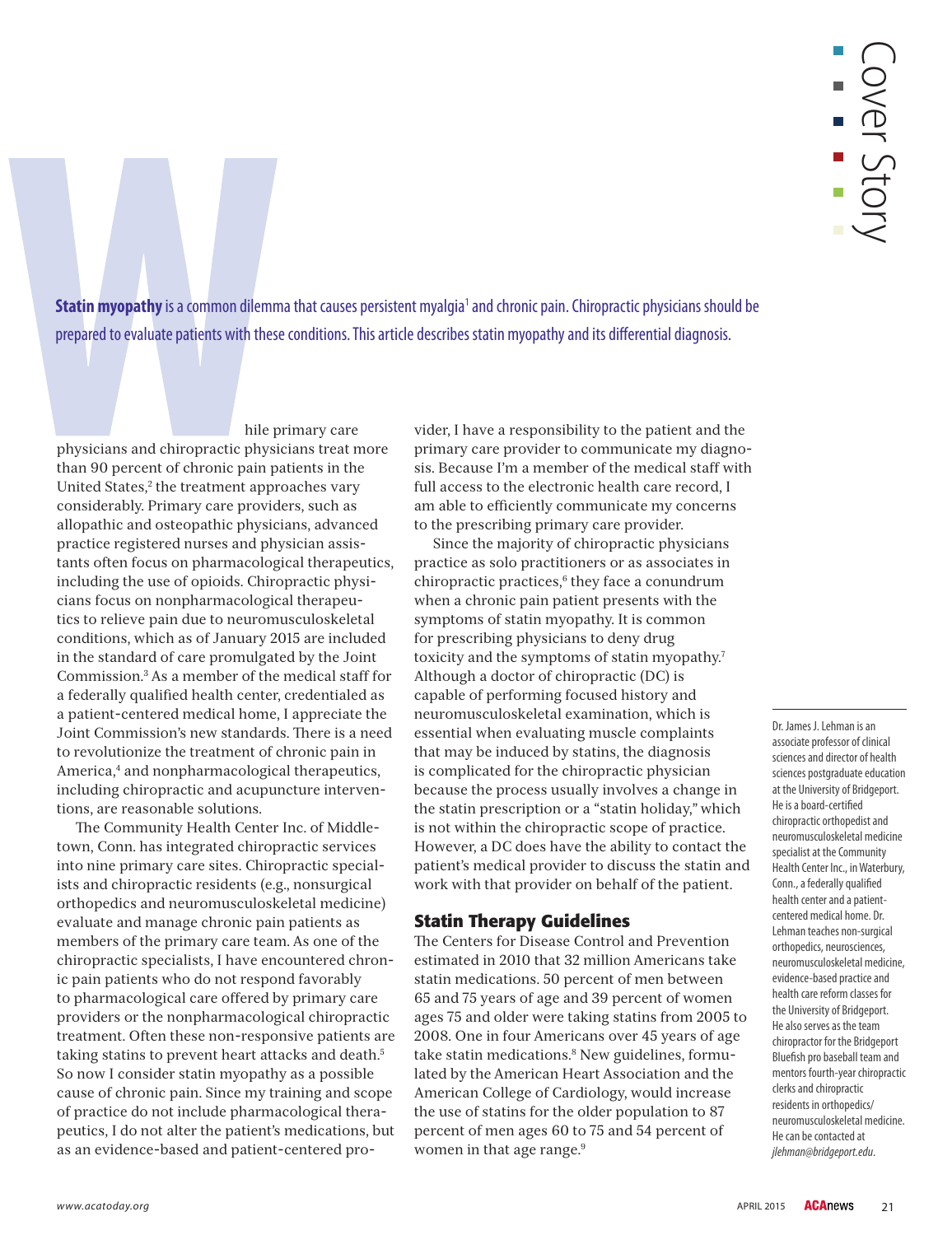The new guidelines recommend statin therapy for the following groups:<sup>10</sup>

- People without cardiovascular disease who are 40 to 75 years old and have a 7.5 percent or higher risk for having a heart attack or stroke within 10 years.
- People with a history of a cardiovascular event (e.g., heart attack, stroke, stable or unstable angina, peripheral artery disease, transient ischemic attack, or coronary or other arterial revascularization).
- ▶ People 21 and older who have a very high level of bad cholesterol (i.e., 190 mg/dL or higher).
- ▶ People with Type 1 or Type 2 diabetes who are 40 to 75 years old.

## **Incidence of Statin Myopathy**

For several reasons, controlled clinical trials underestimate the actual percentage of patients who suffer statin myopathy and suggest that muscle problems are rare.11 Observational studies in nonselected outpatients show a higher frequency of muscle complaints in the statin groups than in the control groups. Statin myopathy frequency has been reported at 9 to 20 percent with these studies. By some estimates, statin

myopathy affects 7 million of the 33 million people taking statins in the United States, or 25 percent of the cases.<sup>12</sup>

In spite of the following warning offered by *Consumer Reports* regarding the use of statin medications, it appears that prescribing physicians usually reject any possible connection of statins and symptoms supported by evidence in the literature.

 *If you are taking a statin and have muscle aches, pain or weakness, call your doctor right away. -is could be a sign of a dangerous breakdown in the muscle tissue.*

A patient-targeted survey, addressing how physicians responded when patients presented with possible adverse drug reactions (ADRs) to statin medications, demonstrated that physicians usually do not acknowledge patients' complaints including muscle pain.

 *87 percent of patients reportedly spoke to their physician about the possible connection between statin use and their symptom. Patients reported that they and not the doctor most commonly initiated the discussion regarding the possible connection of drug to symptom (98% vs 2% cognition survey, 96% vs 4% neuropathy survey, 86% vs 14% muscle survey; p < 10−8 for each). Physicians were reportedly more likely to deny than affirm the possibility of a connection. Rejection of a possible connection was reported to occur even for symptoms with strong literature support for a drug connection, and even in patients for whom the symptom met presumptive literature-based criteria for probable or definite drug-adverse effect causality. Assuming that physicians would not likely report ADRs in these instances, these patient-submitted ADR reports suggest that targeting patients may boost the yield of ADR reporting systems.13*

### **Costs**

*Consumer Reports Best Buy Drugs* lists a significant variation in costs for statin medications. In 2007, a generic statin costs as little as \$12 per month or less, with brand-name statin costs escalating to more than \$500 per month.<sup>14</sup> Normally, these medications are prescribed for long-term use, and cost is relevant for patients. Of interest is that up to 60 percent of patients discontinue use of statins within two years of the initial prescription.<sup>15</sup>

### **Key Points**

A panel of four physicians, including three cardiologists and one neuroscientist, claims that statins are effective but underprescribed because of muscle toxicity concerns by physicians. The panel offers the following key points regarding statin myopathy:<sup>16</sup>

- *-ere is little consensus on the definition of statin-induced myopathy, and it is underdiagnosed.*
- *Abnormal pharmacokinetic activity contributes to toxicity, but some patients may be predisposed by underlying metabolic muscle disorders.*
- *A focused history and neuromusculoskeletal examination are important in the evaluation of muscle complaints that may be induced by statins.*
- *In patients with possible statin-induced myopathy, assessing the risks and benefits of statin therapy is essential.*
- *For patients who cannot tolerate statin therapy, alternatives include a "statin holiday" followed by a rechallenge with a different statin, intermittent rosuvastatin (Crestor) or resin therapy. Sometimes the best alternative is a compromise between the goal level for low-density-lipoprotein cholesterol and the level achievable with alternative therapy.*

## **Definitions**

### **ACUTE CORONARY SYNDROME:** The

term refers to any group of clinical symptoms compatible with acute myocardial ischemia and includes unstable angina (UA), non-STsegment elevation myocardial infarction (NSTEMI) and ST-segment elevation myocardial infarction (STEMI).28

**MYALGIA:** Muscle weakness, soreness, tenderness, stiffness, cramping or aching, either at rest or with exercise, without elevation of creatine kinase (CK).

**MYOSITIS:** Elevated CK with or without muscle symptoms. The "itis" suffix is unfortunate since myositis does not correspond to inflammation on biopsy.

**RHABDOMYOLYSIS:** Muscle symptoms with a CK level 10 times the upper limit of normal or higher. Evidence of renal dysfunction is not required for the diagnosis, as pre-existing renal disease and hydration status are more closely related to kidney damage than the degree of muscle injury.29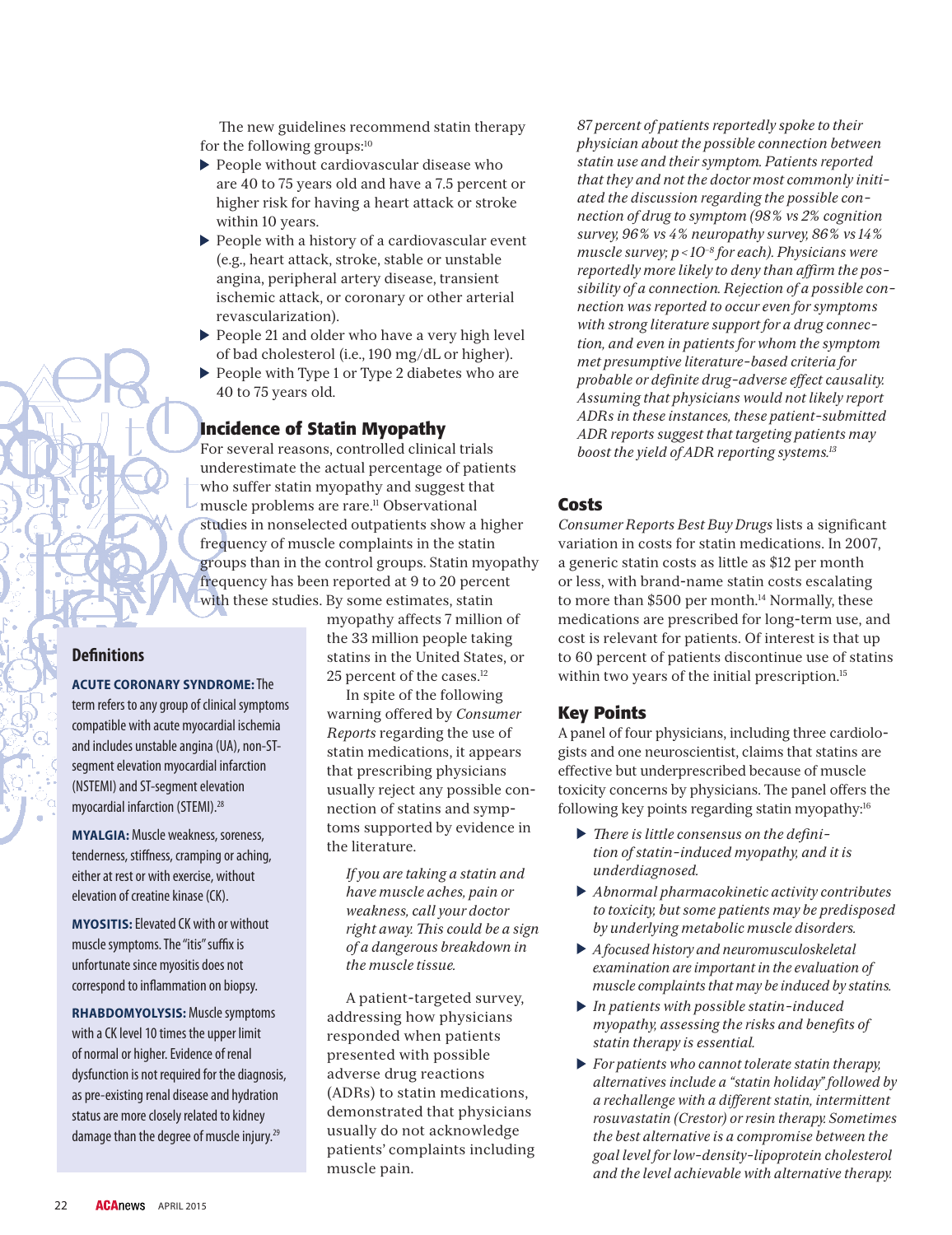### **Pharmacokinetic Activities**

In 1997, Lennemas and Fager described the pharmacodynamics and pharmacokinetics of the HMG-CoA reductase inhibitors and pointed out the similarities and differences. They explained the crucial role of hypercholesterolemia and the subsequent development of coronary heart disease and atherosclerosis and its risks of progression with increasing levels of total serum cholesterol or low-density lipoprotein (LDL) cholesterol.

 *-e statins are reversible inhibitors of the microsomal enzyme HMG-CoA reductase, which converts HMG-CoA to mevalonate. -is is an early rate-limiting step in cholesterol biosynthesis. Inhibition of HMG-CoA reductase by statins decreases intracellular cholesterol biosynthesis, which then leads to transcriptionally upregulated production of microsomal HMG-CoA reductase and cell surface LDL receptors.17*

# **Adverse Effects**

-e FDA added a safety warning about associated cognitive impairment (e.g., memory loss, forgetfulness, amnesia, memory impairment and confusion) and the numerous interactions with cardiovascular and other drugs that may increase the toxicity of statins.<sup>18</sup> There are also increased risks of raised blood sugar levels and the development of Type 2 diabetes. Some drugs interact with statins in a way that increases the risk of muscle injury (myopathy), characterized by unexplained muscle weakness and/or pain.

### **Statin-Associated Muscle-Related Adverse Effects**

In one case series involving 354 patients (age range 34-86 years) who self-reported muscle-related problems associated with statin therapy, 93 percent of the patients reported muscle pain, 88 percent fatigue and 85 percent weakness.19 Patients with persistent muscle pain due to statin myopathy present with symptoms of muscle weakness, soreness, tenderness, stiffness, cramping or aching, either at rest or with exercise.20 It is common for women taking statins to experience exertional fatigue and loss of energy.<sup>21</sup> In my experience, many patients suffering with chronic pain present with similar nonspecific muscle symptoms. Warren Hammer, DC, claims his patients complain of nonspecific muscle pain, tenderness, weakness, joint pains, peripheral neuropathy, tendinopathy and lupus-like symptoms that may be caused by the use of cholesterol-lowering drugs (statins).22

## **Differential Diagnosis**

It is essential that specific definitions differentiate the types of statin myopathy. While myositis and rhabdomyolysis must be recognized and treated

### **Brand Names and Generic Names of Cholesterol-Lowering Drugs<sup>26</sup>**

| <b>Brand Name</b>        | <b>Generic Name</b> |
|--------------------------|---------------------|
| Atromid-S                | clofibrate          |
| Colestid                 | colestipol          |
| Crestor                  | rosuvastatin        |
| Lescol                   | fluvastatin         |
| Lipitor                  | atorvastatin        |
| Lopid                    | gemfibrozil         |
| Mevacor                  | lovastatin          |
| <b>Niacin</b>            | nicotinic acid      |
| <b>Niaspan</b>           | niacin              |
| Pravachol                | pravastatin         |
| Questran: Questran Light | cholestyramine      |
| Tricor                   | fenofibrate         |
| <b>Zetia</b>             | ezetimibe           |
| Zocor                    | simvastatin         |

# over Stor

immediately, physicians have a tendency to deny a possible drug connection when a patient presents with myalgia or neuropathy.<sup>23</sup> The specific definitions developed by experts in the fields of cardiology, statin myopathy and drug toxicity attempt to clarify three different statin-associated musclerelated adverse effects: myalgia, myositis and rhabdomyolysis.*<sup>24</sup>*

A case report described two chiropractic patients presenting with chief concerns of neuromusculoskeletal pain complaints while taking statins. The first patient sought relief of pain in the neck, both legs and knees. The other patient presented with a chief concern of lower thoracic paraspinal pain. Both of these patients responded favorably with a statin holiday and a change in statin medications respectively.<sup>25</sup> The chiropractic physician did not advise the patients to discontinue their medications but referred them to their prescribing physicians.

Statin myopathy patients may present for chiropractic care complaining of chronic neuromusculoskeletal pains affecting the spine and/or extremities. Often there is no history of recent trauma. Provocative maneuvers may or may not reproduce the pains of chief concern. Conservative chiropractic treatments may provide only temporary relief or no relief of the persistent muscle or nerve pain. I suggest that whenever a patient presents with persistent muscle pain and a history of statin medications, you consider statin myopathy as a cause of the chronic pain.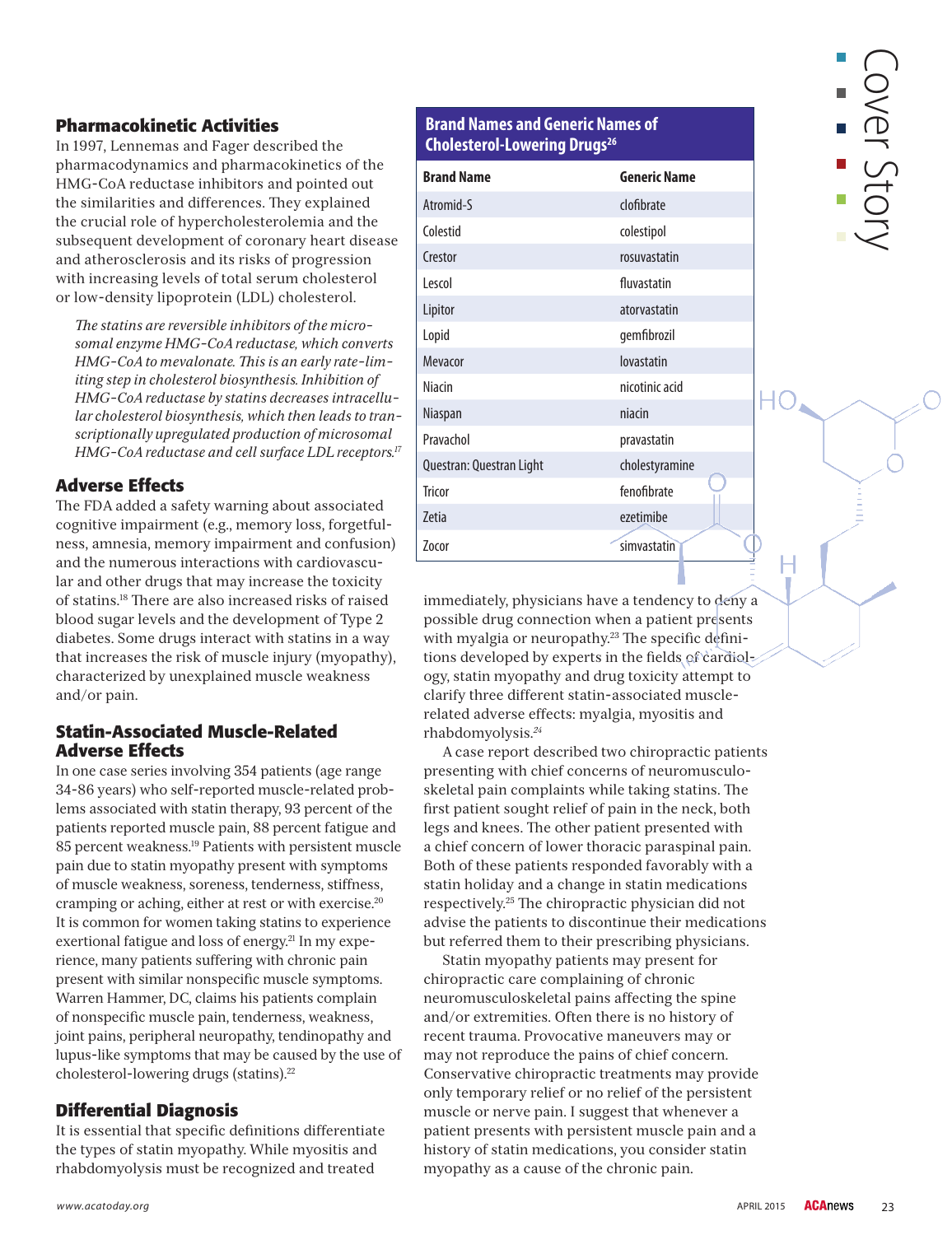### **Discussion**

Patients suffering with musculoskeletal pain frequently present to chiropractic clinicians for evaluation and management. $^{27}$  The rising use of statins indicates that an increasing number of patients suffering with muscle pain, neurological symptoms and chronic pain due to statin toxicity will present to primary care providers and chiropractic clinicians. Hence, chiropractic physicians might be better prepared to evaluate patients with statin myopathy if the chiropractic colleges teach that to chiropractic students and graduates.

Chiropractic students, as part of their training, are taught to perform a differential diagnosis in order to determine the cause of the patient's neuromusculoskeletal pain symptoms. The students determine the pain generator and its cause through the process of differential diagnosis, involving a focused history and physical examination. It is necessary to discuss the pharmacology and pharmacokinetics of statins. The need to communicate directly with the prescribing provider and the patient is stressed to the students. I suggest that evidence-based and patient-centered care mandates that when the neuromusculoskeletal complaints are due to statin myopathy, the attending chiropractic physician should advise the patient and the prescribing provider of these clinical concerns.

I suggest that the majority of chiropractic clinicians may not recognize this drug-induced muscle pain. It would be enlightening to receive feedback from chiropractic clinicians. So, I pose the following question collectively to the readers of this manuscript: "Would you recognize a patient with statin myopathy if he or she walked into your office?" Please respond to my email: *jlehman@bridgeport.edu*.

### **Endnotes**

- 1 Fernandez G, Spatz ES, Jablecki C, and Phillips PS. Statin myopathy: a common dilemma not reflected in clinical trials. *Cleveland Clinic Journal of Medicine*, Vol 78, Number 6. June 2011.
- 2 Blondell RD and Ashrafioun L. Treating Opioid Dependency and Coexistent Chronic Nonmalignant Pain. *Am Fam Physician.* 2008 Nov 15;78(10):1132-1133.
- 3 Revisions to pain management standard effective January 1, 2015. Standard PC.01.02.07: The [organization] assesses and manages the [patient's] pain. *Joint Commission Online*. Nov. 12, 2014. Available from: *www.jointcommission.org/assets/1/23/ jconline\_November\_12\_14.pdf*. [See Jan/Feb *ACA News*, Page 8]
- 4 The Mayday Fund. A Call To Revolutionize Chronic Pain Care in America: An Opportunity for Health Care Reform.
- 5 Baigent C, Keech A, Kearney PM, et al. Efficacy and safety of cholesterol-lowering treatment: prospective meta-analysis of data from 90,056 participants in 14 randomised trials of statins. *Lancet* 2005; 366:1267–1278.
- 6 For the Good of the Patient: The Integrative Chiropractor. *ACA News*. Available from: *www.acatoday.org/content\_css.cfm?CID=3298.*
- 7 Golomb BA, McGraw JJ, Evans, MA Dimsdale, JE 2007. "Physician Response to Patient Reports of Drug Adverse Effects: Implications for Patient-Targeted Adverse Effect Surveillance." *Drug Safety*; 30(8): 669-675.
- 8 Wehrwein P. Statin use is up, cholesterol levels are down: Are Americans' hearts benefiting? *Harvard Health Blog*. Avail-

able from: *www.health.harvard.edu/blog/statin-use-is-upcholesterol-levels-are-down-are-americans-hearts-benefiting-201104151518.*

- 9 2013 ACC/AHA Guideline on the Treatment of Blood Cholesterol to Reduce Atherosclerotic Cardiovascular Risk in Adults. *J Am Coll Cardiol.* Volume 63, Issue 25, Practice Guideline July 2014.
- 10 Doctor discussion is key for cholesterol treatment. American Heart Association*. Blog.heart.org.* Available from: *http://blog. heart.org/doctor-discussion-is-key-for-cholesterol-treatment*.
- 11 Ganga HV, Slim HB and Thompson PD. A systematic review of statin-induced muscle problems in clinical trials. *Am Heart J.* 2014 Jul;168(1):6-15. doi: 10.1016/j.ahj.2014.03.019. Epub 2014 Apr 12.
- 12 Vladutiu GD. Genetic predisposition to statin myopathy. *Curr Opin Rheumatol.* 2008;20-648-655.
- 13 Golomb BA, McGraw JJ, Evans, MA Dimsdale, JE 2007. "Physician Response to Patient Reports of Drug Adverse Effects: Implications for Patient-Targeted Adverse Effect Surveillance." *Drug Safety*; 30(8): 669-675.
- 14 Choosing a Statin to Lower Cholesterol. *Consumer Reports Health Best Buy Drugs*.
- 15 Jackevicius CA, Mamdani M, Tu JV. Adherence of Statin Therapy in Elderly Patients with and without acute coronary syndromes. *JAMA* 2002;288:462-467.
- 16 Fernandez G, Spatz ES, Jablecki C, and Phillips PS. Statin myopathy: a common dilemma not reflected in clinical trials. *Cleveland Clin J Med*, Vol 78, Number 6. June 2011.
- 17 Lennemas H, Fager G. Pharmacodynamics and pharmacokinetics of the HMG-CoA reductase inhibitors. Similarities and differences. *Clin Pharmacokinet*. 1997 May;32(5). 403-425.
- 18 United States Food and Drug Administration FDA drug safety communication: important safety label changes to cholesterol-lowering statin drugs. Silver Spring (MD): The Food and Drug Administration; 2012. Available from: *www.fda.gov/ Drugs/DrugSafety/ucm293101.htm*.
- 19 Cham S, Evans MA, Denenberg JO, Golumb BA. Statinassociated muscle-related adverse effects: a case series of 354 patients. *Pharmacotherapy*. 2010 Jun;30(6):541-53. doi: 10.1592/phco.30.6.541.
- 20 Linares LA, Golomb BA, Jaojoco JA, Sikand H, Phillips PS. The modern spectrum of rhabdomyolysis: drug toxicity revealed by creatine kinase screening. *Curr Drug Saf.* 2009 Sep;4(3):181-7. Epub 2009 Sep 1.
- 21 Golomb BA, Evans MA, Dimsdale JE, White HL. Effects of Statins on Energy and Fatigue With Exertion: Results From a Randomized Controlled Trial. *Arch Intern Med*/Vol 172 (NO. 15), Aug 13/27, 2012: 1180-1182
- 22 Hammer W. That Persistent Muscle Pain May Be Drug-Induced. *Dynamic Chiropractic* – Feb. 24, 2003, Vol. 21, Issue 05.
- 23 Golomb BA, McGraw JJ, Evans, MA Dimsdale, JE 2007. "Physician Response to Patient Reports of Drug Adverse Effects: Implications for Patient-Targeted Adverse Effect Surveillance." *Drug Safety*; 30(8): 669-675.
- 24 Linares LA, Golomb BA, Jaojoco JA, Sikand H, Phillips PS. The modern spectrum of rhabdomyolysis: drug toxicity revealed by creatine kinase screening. *Curr Drug Saf*. 2009 Sep;4(3):181-7. Epub 2009 Sep 1.
- 25 Rodine RJ, Tibbles AC, Kim PSY, Alikhan N. Statin induced myopathy presenting as mechanical musculoskeletal pain observed in two chiropractic patients. *J Can Chiropr Assoc*. Mar 2010; 54(1): 43–51.
- 26 Cholesterol Lowering Drugs. Cleveland Clinic. Available from: *http://my.clevelandclinic.org/health/diseases\_conditions/ hic\_Cholesterol/hic\_About\_Cholesterol-Lowering\_Drugs*.
- 27 Chiropractic: An Introduction. National Center for Complementary and Integative Health (NCCIH). *http://nccam.nih. gov/health/chiropractic/introduction.htm*.
- 28 Kumar A and Cannon CP. Acute Coronary Syndromes: Diagnosis and Management, Part I. *Mayo Clin Proc.* Oct 2009; 84(10): 917–938.
- 29 Linares LA, Golomb BA, Jaojoco JA, Sikand H, Phillips PS. The modern spectrum of rhabdomyolysis: drug toxicity revealed by creatine kinase screening. *Curr Drug Saf.* 2009 Sep;4(3):181-7. Epub 2009 Sep 1.